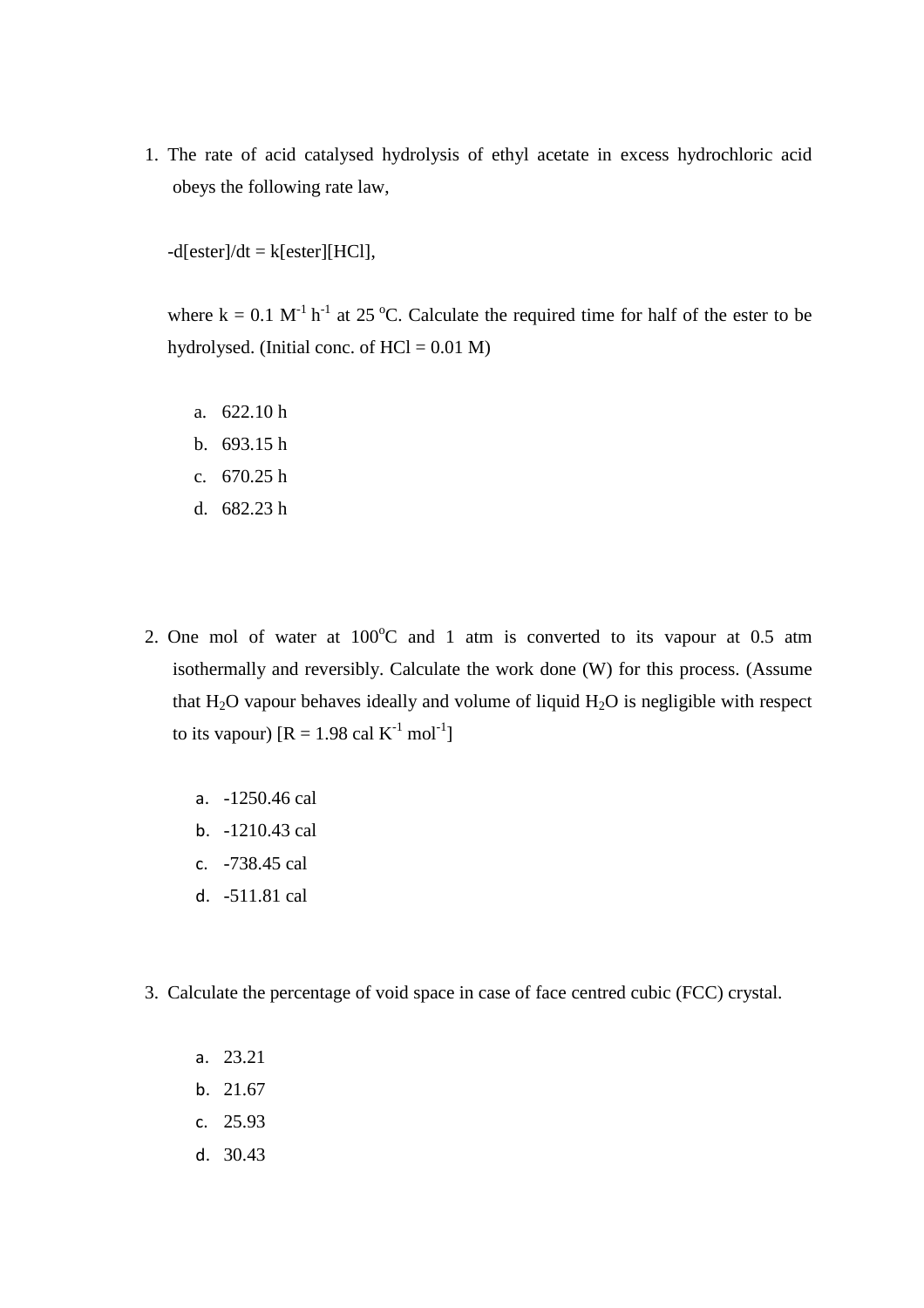- 4. What is the shape of XeOF<sup>4</sup> molecule?
	- a. Trigonal bipyramidal
	- b. Tetrahedral
	- c. Square planar
	- d. Square pyramidal
- 5. How many unpaired electrons are there in  $O^{2-}$ ?
	- a. 0
	- b. 2
	- c. 4
	- d. 6
- 6. What is the correct order of increasing acidity for the following oxides?
	- a.  $MgO<\frac{Al_2O_3}{SO_2}\cdot SiO_2 \cdot SO_2$
	- b.  $Al_2O_3 < SO_2 < SiO_2 < MgO$
	- c.  $SiO_2 < SiO_2 < MgO < Al_2O_3$
	- d.  $SO_2 \leq SiO_2 \leq Al_2O_3 \leq MgO$
- 7. Which one of the following alkenes is expected to give a product with highest number of carbonyl group upon ozonolysis?



8. Identify the correct sequence of reagents for the below given transformation.